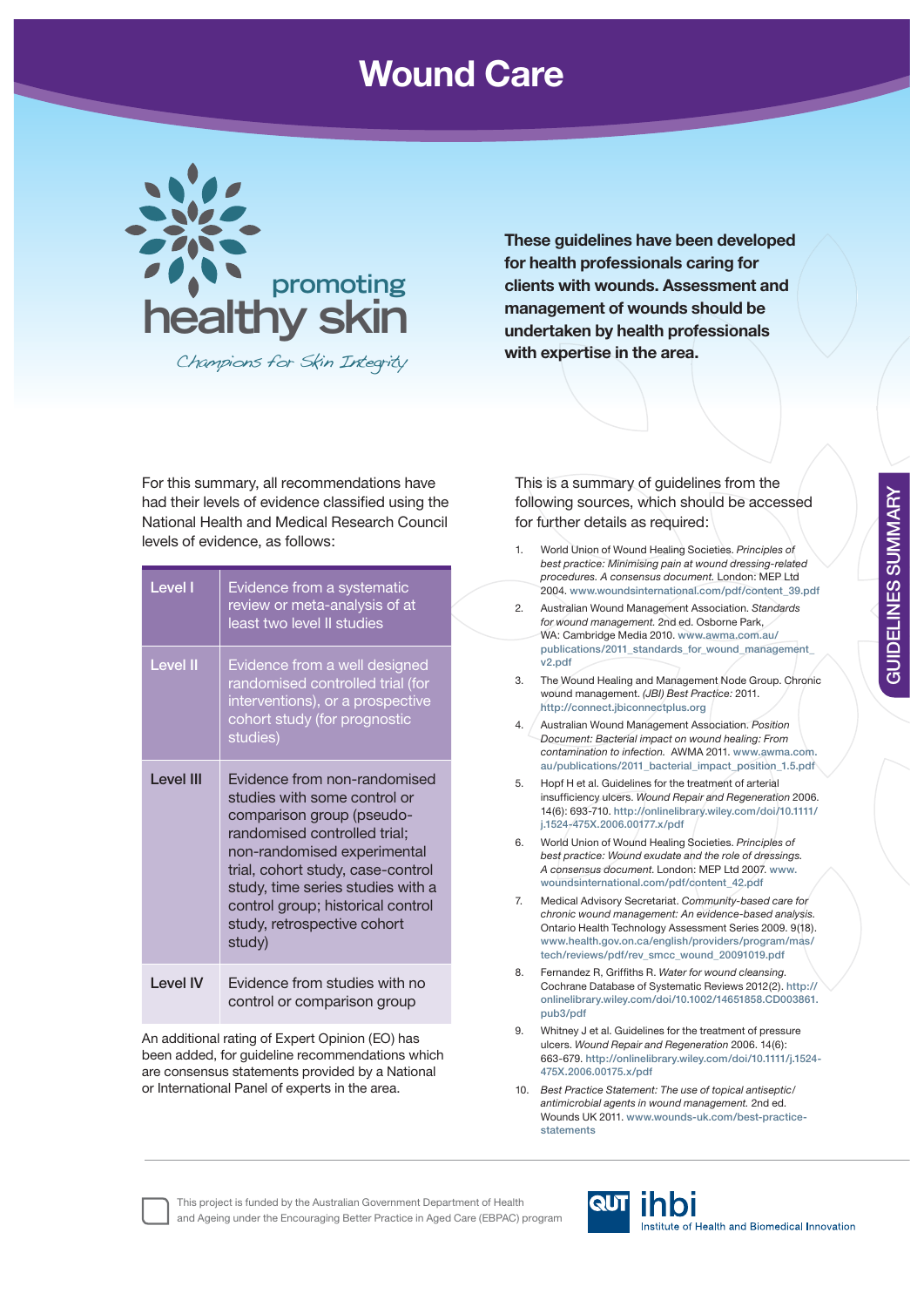

## **Assessment**

- 1. Assessment and wound management should be carried out by staff with training, skills and experience in wound care1 (EO)
- 2. Assess and document: physical examination, medical history, social history, psychological well-being, nutritional status, pain (include a pain scale), history of previous wounds, current wound duration, site, current and previous wound treatments<sup>2</sup> (EO)
- 3. Assess, classify and document wound size, shape, depth, tissue type, colour, odour, exudate, wound margin, surrounding skin and tissue condition<sup>2</sup> (EO)
- 4. Assess and document signs of infection: cellulitis, erythema, malodour, increased pain, delayed healing, deterioration of the wound, purulent exudate2 (IV)
- 5. Reassess and document progress in healing regularly<sup>3</sup>, including evaluation of the response of the client and wound to any treatment for wound infection<sup>4</sup>
- 6. Ongoing assessment of pain should be performed before, during, and after each dressing procedure;<sup>1</sup> (EO) using a standardized assessment tool<sup>1</sup>  $(IV)$
- 7. Referral for specialist treatment may be necessary if there is:
	- failure to progress to heal
	- unexpected change in level or type of exudate
	- unexpected change in level or type of pain
	- there is uncertainty in diagnosis
	- signs of infection
	- $-$  the ulcer appears ischemic<sup> $1,5,6$ </sup> (EO)

## **Management**

- 8. Managing chronic wounds with a multidisciplinary team promotes wound healing and reduces severity of woundassociated pain and frequency of wound treatments<sup>7</sup> (III)
- 9. Strategies for minimising infection risk should be embedded in a wound management plan<sup>4</sup> (EO)
- 10. Acute and chronic wounds may be cleansed using potable tap water if normal saline is unavailable $(1)$
- 11. The ulcer should be irrigated with a neutral, non-irritating, non-toxic solution, and cleansing undertaken with minimal chemical or mechanical trauma9 (IV)
- 12. Removal of necrotic and devitalised tissue should be undertaken through mechanical, sharp, autolytic or biological debridement<sup>9</sup> (II)
	- \* If dry gangrene or eschar is present, however, debridement should not be undertaken until arterial flow has been re-established $5$  (III)
- 13. A moist wound environment should be maintained for optimal healing<sup>2</sup>  $(|V\rangle)$ A moist wound environment promotes healing by enabling migration of tissuerepairing cells and spread of immune and growth factors. Extreme wetness or  $drv$ ness may delay healing<sup>6</sup> (IV)